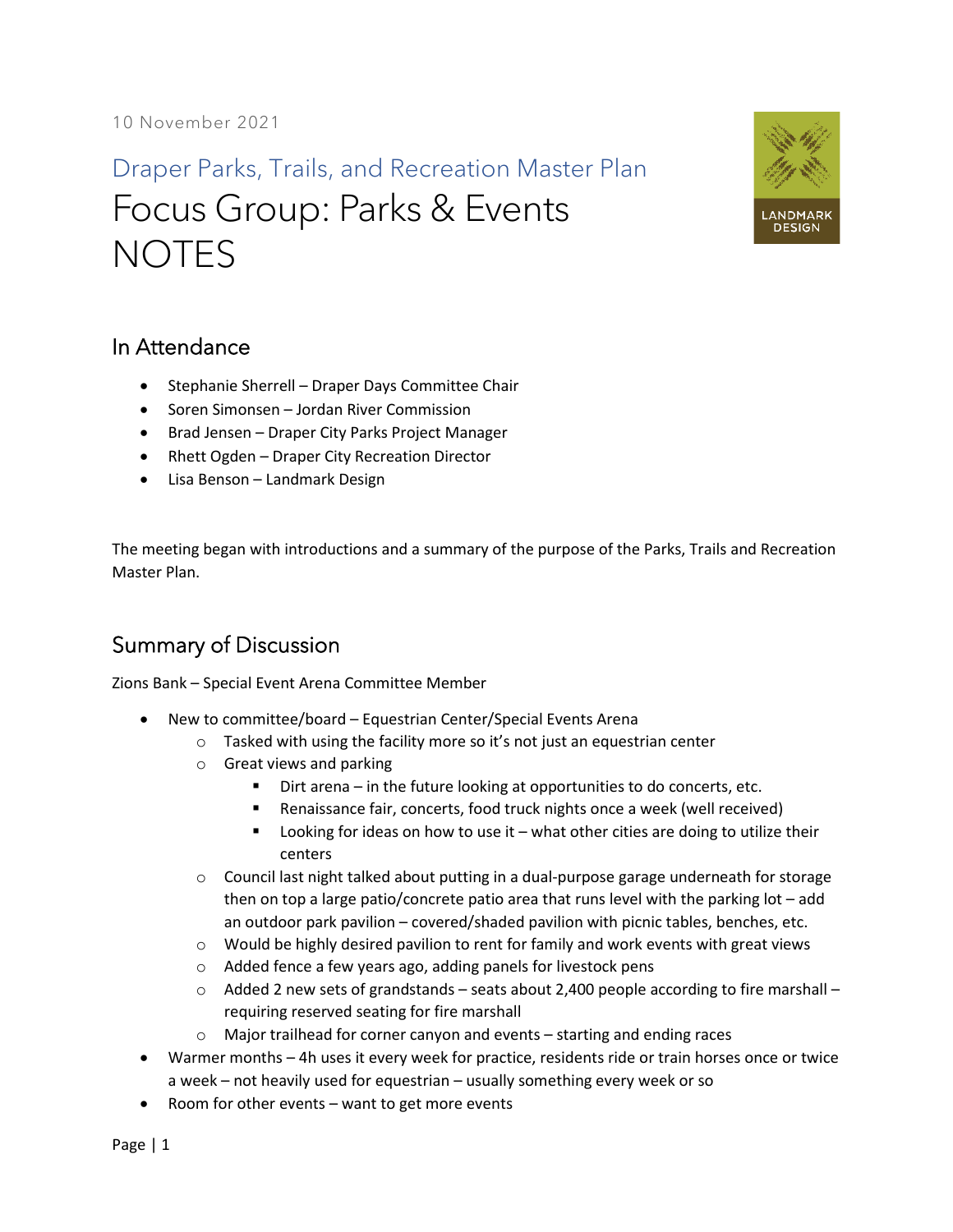- TH use restrooms are heated and used year-round
- Not room for indoor for both would have to be one or the other
- Plethora of outdoor activities
	- $\circ$  Have draper visual arts foundation lots of historic art in City Hall have a wealth of people with artistic capabilities and interests – could showcase that more
- Events have been well attended City does a great job with social media always evolving need someone with knowledge of tik tok and other ways to reach out to younger generations, like snap chat, etc. We could all stand to grow from
- Can sign up for updates via text/email by venue, but still need to expand those ideas/options cities are slower to get on board
- Jordan River Commission Events
	- o Draper has been a great participant/supporter
	- $\circ$  Golden Spoke Event annual bike event that utilizes the trail, City has hosted a stop
	- $\circ$  Get to the River Festival in September more opportunity for more participation with new water trail features added – local resident has boats, etc. to help – boat launch at Rotary Park – opens up more opportunities for activities focused/centered around the river and will continue to be more accessible
	- o Tracy Aviary working with Riverton to develop an education center on birds/wildlife in Roy Hardy Park – Aviary already doing programming in the preserve, City Nature Challenge, Citizen Science Programs, look at ways we can improve the connections with the City – maybe figure out how to improve that outreach to get kids and families involved
	- o Physical connections are improving The Point will improve those connections, connections around Ebay area is making the area more accessible
	- o One of the most scenic stretches of the river fun to explore
	- o Also a gentle section of river for those learning, fun to paddle
	- $\circ$  Have boats the commission uses for activities would be happy to introduce people to the river – Rhett will reach out
- Draper Days several thousand people attend each year attracts people from outside the area too, concerts, moved away from carnival, carnival also brings a different crowd, typically have a 10-day long with rodeo the weekend before, kids bike parade – ends at park with big party – performances, acrobats, bounce houses, food, etc., face painting, movie at amphitheater, historic pres. Does a fundraiser banquet each year,
- Dept puts on events for Draper Days Rec Side
	- $\circ$  Strider bike race for 3-5 year olds have strider bike track opened in July
	- o 3 on 3 basketball tourn
	- o Tennis
	- o pickleball tournaments (huge)
	- o Homerun derby
	- $\circ$  Close to 300 booths selling all kinds of stuff, concert each night with nationally known artists, sometimes oldies or more current
	- o Parade on the last day
	- o Fireworks on last night
	- o 20,000 people in park during sat. night concert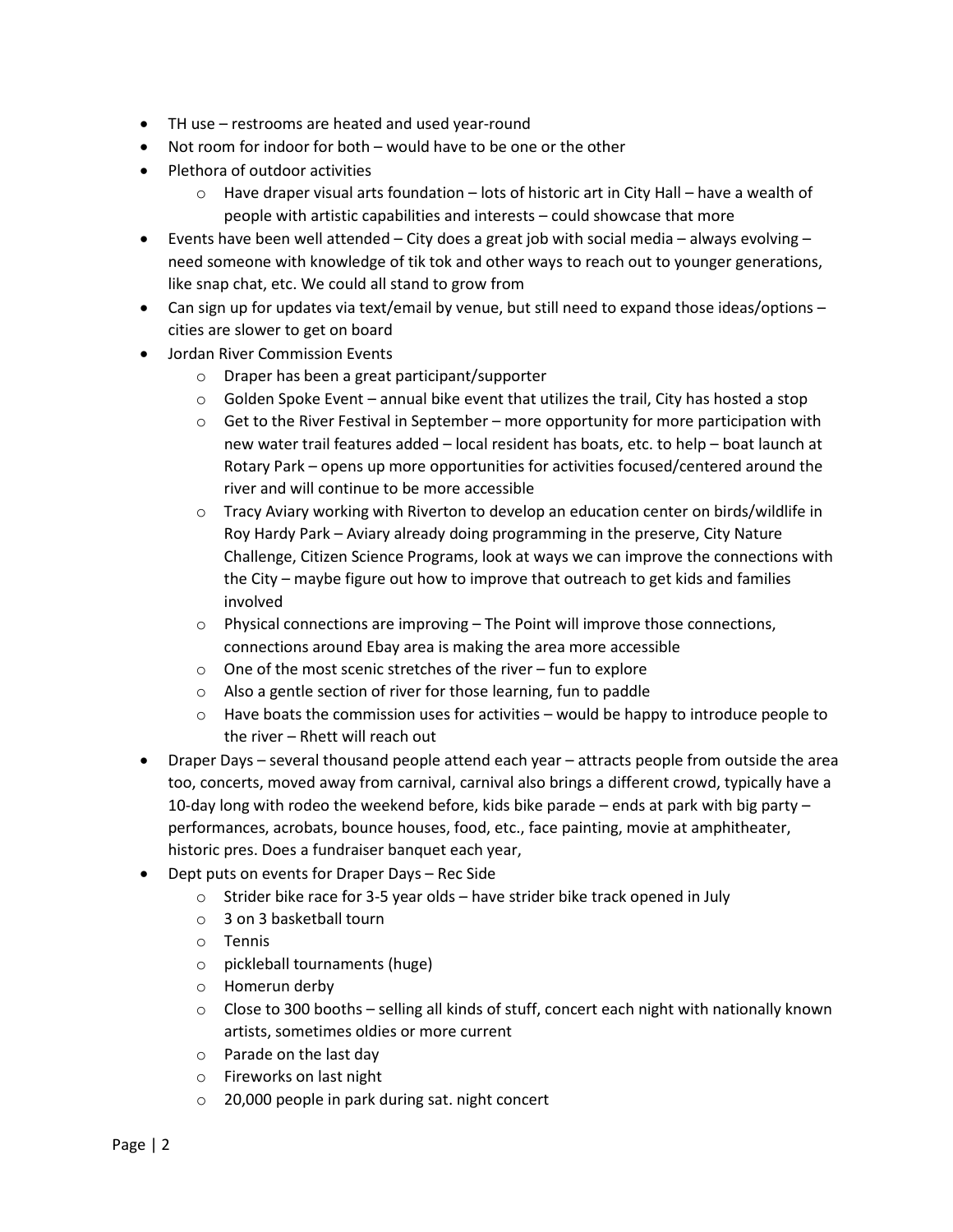- Veterans' Day program
	- o Good but small attendance
- Tree lighting ceremony this week to kick off the holiday season
	- o Santa in Day Barn, marshmallows, hot chocolate, cookies, coffee,
- Haunted Trail
	- $\circ$  Changed to outdoor event because of covid smash hit different Halloween activities going through the trails
- Candy Cane Hunt
- Easter Egg Hunt
- Daddy Daughter Dances
- Community is very supportive of events always looking for ways to get the word out
- Arts Festival
	- o September now instead of spring
	- $\circ$  Huge turnout over 200 vendors all has to be local or handmade art
	- o Local handmade clothes, paintings, jewelry
	- $\circ$  Partnered with div. and inclusion board had stages with international performances Peru, native American, etc., about a dozen throughout the days
	- o "International Arts & Crafts Festival"
- Rec Dept does most events
	- $\circ$  Draper Days does have its own committee part of Draper Community Foundation which does larger part of Friday and Saturday events
- Sometimes one-off events or skip years
	- $\circ$  Smaller stuff by the river hopefully it will become more regular
	- o Sometimes river events didn't get good attendance
	- o Improvements at Rotary Park will help
- Preserve offers unique programming opportunities
- Private resident (Jared Pierce lives in river bottoms area off of 700 West 120<sup>th</sup> South)
	- o Paddling tours with schools
	- o Pay-per-use rides
- Major hazards on river
	- o Portage around north Jordan Canal in SoJo
	- o Dam at 4600 S. being removed completely
	- $\circ$  FFSL trying to address trees that fall, ongoing strategy to deal with reports of downed trees and limbs to respond quickly
	- $\circ$  Point of Mountain 2 dams connections between Utah County and SL County more challenging – ongoing discussions
	- $\circ$  Need more water in the river parts of river in Bluffdale where there was no water

## Individual interview with Doug Dredge, Draper Days Committee Chair on December 9, 2021